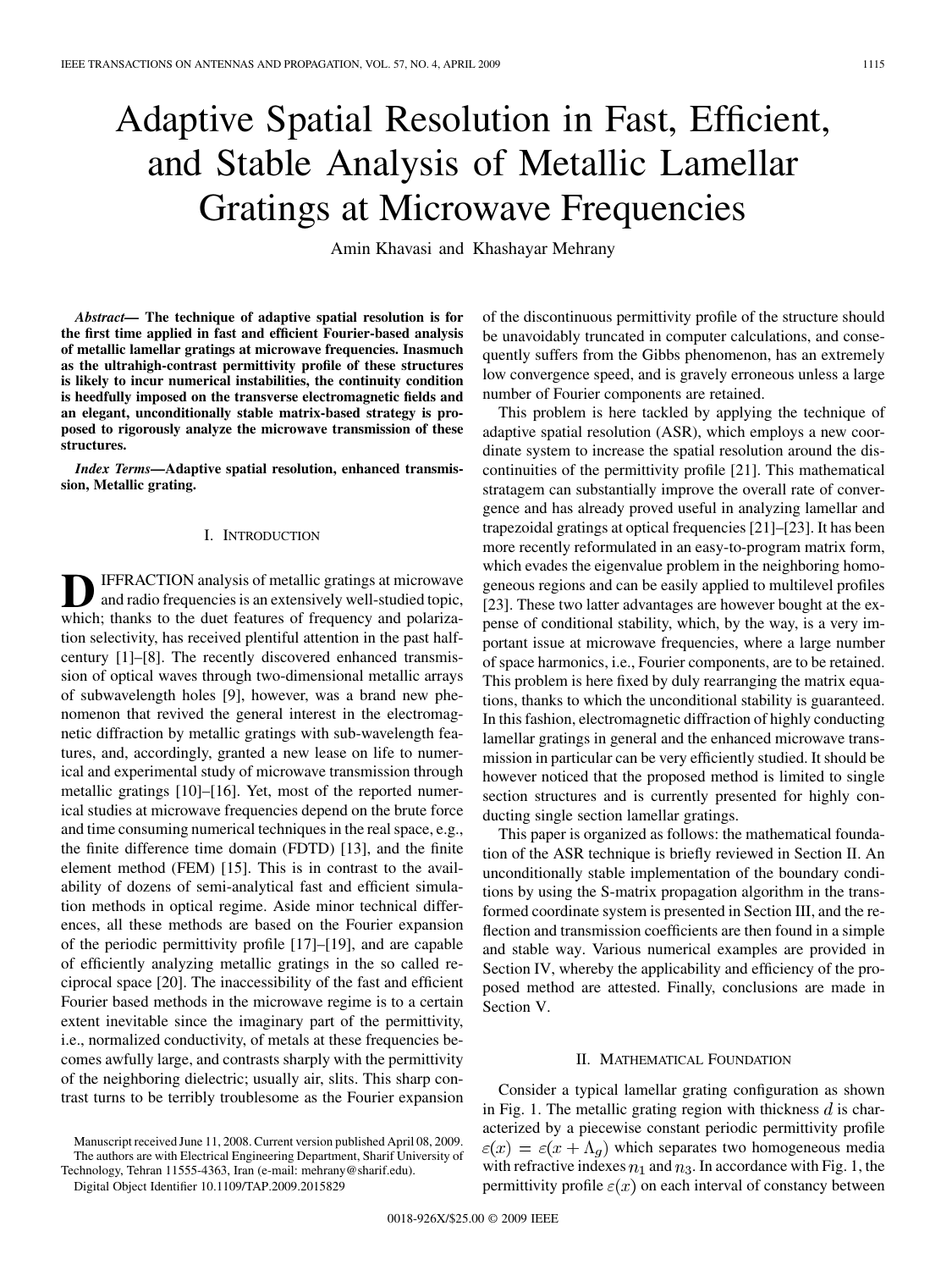

Fig. 1. Typical metallic lamellar grating.

neighboring jump points; i.e., for  $x_{l-1} < x < x_l$ , is equal to either  $\varepsilon_d$  (dielectric), or  $\varepsilon_m$  (metal). The complex permittivity of the metal  $\varepsilon_m$  in the SI system; however, can be written in terms of the metal conductivity  $\sigma$ , and the free space wavelength  $\lambda_0$ [1]

$$
\varepsilon_m = 1 - j60\sigma\lambda_0. \tag{1}
$$

This structure is illuminated by a linearly polarized monochromatic uniform plane wave whose wave vector in region 1 is inclined at the angle  $\theta$  to the  $Oz$  axis.

The transverse electromagnetic fields can then be easily found by applying the rigorous coupled wave analysis (RCWA), also called the Fourier modal method (FMM), whereby the original wave equation takes the form of a standard eigenvalue problem in the discrete Fourier space [17]

$$
\lambda_q^2 \mathbf{E}_\mathbf{y} = \left[ \mathbf{K}_\mathbf{x}^2 - k_0^2 [\lbrack \varepsilon \rbrack] \right] \mathbf{E}_\mathbf{y} \tag{2}
$$

for TE polarization, and

$$
\lambda_q^2 \mathbf{H}_\mathbf{y} = \left[ \left[ [1/\varepsilon] \right]^{-1} \left( \mathbf{K}_\mathbf{x} [[\varepsilon]]^{-1} \mathbf{K}_\mathbf{x} - k_0^2 \right) \right] \mathbf{H}_\mathbf{y} \tag{3}
$$

for TM polarization. Here,  $k_0$  is the vacuum wavenumber, [[f]] denotes the Toeplitz matrix whose  $(m, n)$  entry is the  $(m-n)$ th Fourier coefficient of  $f(x)$ ; hereafter denoted by  $f_{m-n}$ , and  $\mathbf{K}_{\mathbf{x}}$ stands for the diagonal matrix whose  $i$  th diagonal element is

$$
k_{xi} = k_0 n_1 \sin \theta - \frac{2\pi}{\Lambda_G} i \tag{4}
$$

The eigenvalues  $\lambda_q^2$  s and their corresponding eigenvectors  $\mathbf{E}_y$ for the TE polarization and  $H_v$  for the TM polarization then make up the electromagnetic field distribution.

Despite being among the simplest and the most efficient semianalytical methods available at the optical frequencies [17], this approach cannot be efficiently exercised in the microwave range because the equivalent complex permittivity  $\varepsilon_m$  of the metallic region is much larger than the dielectric permittivity  $\varepsilon_d$ , the convergence rate of the Fourier series of the piecewise-constant permittivity profile  $\varepsilon(x)$  is awfully slow, and consequently the sizes of the matrices involved in (2) and (3) are quite imposing. This problem can, however, be considerably ameliorated if the Cartesian coordinate  $x$  is appropriately replaced by a new coordinate  $u$ , which transforms the wave equation into the following eigenvalue problem in a new discrete Fourier space [23]

$$
\lambda_q^2 \mathbf{E_y} = \left[ -[[h]]^{-1} \left( k_0^2 [[\varepsilon h]] - \mathbf{K_x} [[h]]^{-1} \mathbf{K_x} \right) \right] \mathbf{E_y} \tag{5}
$$

for TE polarization, and

$$
\lambda_q^2 \mathbf{H}_\mathbf{y} = \left[ -[[h/\varepsilon]]^{-1} \left( k_0^2 [[h]] - \mathbf{K}_\mathbf{x} [[\varepsilon h]]^{-1} \mathbf{K}_\mathbf{x} \right) \right] \mathbf{H}_\mathbf{y} \tag{6}
$$

for TM polarization. Here,  $h(u)$  denotes the resolution function, and is determined by the dependence between  $x$  and  $u$  coordinates [23]

$$
h(u) = \frac{dx}{du}.\tag{7}
$$

It can be easily seen that the Toeplitz matrices formed from the Fourier series of the ultrahigh-contrast functions  $\varepsilon(x)$  and  $\varepsilon^{-1}(x)$  in the original (2)–(3) are now replaced by the Toeplitz matrices corresponding to the new functions  $h(u) \varepsilon(u)$  and  $h(u) \epsilon^{-1}(u)$  in the transformed (5)–(6). These functions should be smooth enough to guarantee the fast convergence of their corresponding Fourier series. Now, if the resolution function  $h(u)$  is almost zero at  $u = u_l$  corresponding to the former jump points  $x = x_l$  in the Cartesian coordinate system shown in Fig. 1, then the abovementioned functions  $h(u) \varepsilon(u)$  and  $h(u)\varepsilon^{-1}(u)$  are much smoother, can be accurately approximated by keeping not a very large number of Fourier terms, and result in Toeplitz matrices of manageable size. In this manuscript, the coordinate  $u$  is chosen in accordance with what is proposed by Vallius *et al.* [23]

$$
x(u) = a_1 + a_2 u + \frac{a_3}{2\pi} \sin\left(2\pi \frac{u - u_{l-1}}{u_l - u_{l-1}}\right)
$$
 (8a)

where

$$
u_1 = \frac{u_l x_{l-1} - u_{l-1} x_l}{u_l - u_{l-1}}
$$
 (8b)

$$
a_2 = \frac{x_l - x_{l-1}}{u_l - u_{l-1}}
$$
 (8c)

$$
a_3 = G(u_l - u_{l-1}) - (x_l - x_{l-1})
$$
 (8d)

and G is an almost zero constant, here chosen to be  $G = 0.001$ .

This transformation meets the abovementioned criterion of being almost zero at  $u = u_l$ , and shows a good convergence even in the microwave range, where the original permittivity function is very hard to be approximated by its truncated Fourier series.

Having chosen a fitting coordinate  $u$ , like the one given in  $(8)$ , the electromagnetic field distribution can be expressed in terms of the eigenvalues and eigenvectors of (5)–(6)

$$
\Psi^{(p)} = \sum_{q=-N}^{N} \left[ A_q^{(p)} \exp \left( \lambda_q^{(p)} z \right) + B_q^{(p)} \exp \left( -\lambda_q^{(p)} z \right) \cdot \sum_{m=-N}^{N} \Psi_{mq}^{(p)} \exp(-jk_{xm}u) \right]
$$
(9)

where  $\Psi^{(p)}$  represents either the transverse electric field for the TE polarization or the transverse magnetic field for the TM polarization, and the superscript  $p = 1, 2$ , and 3 denote the incident, the grating, and the transmission regions, respectively.  $A_q^{(p)}$  s and  $B_q^{(p)}$  s are the yet unknown coefficients which are to be determined once the boundary conditions are duly applied.  $m, q \in [-N, N], N$  stands for the truncation order of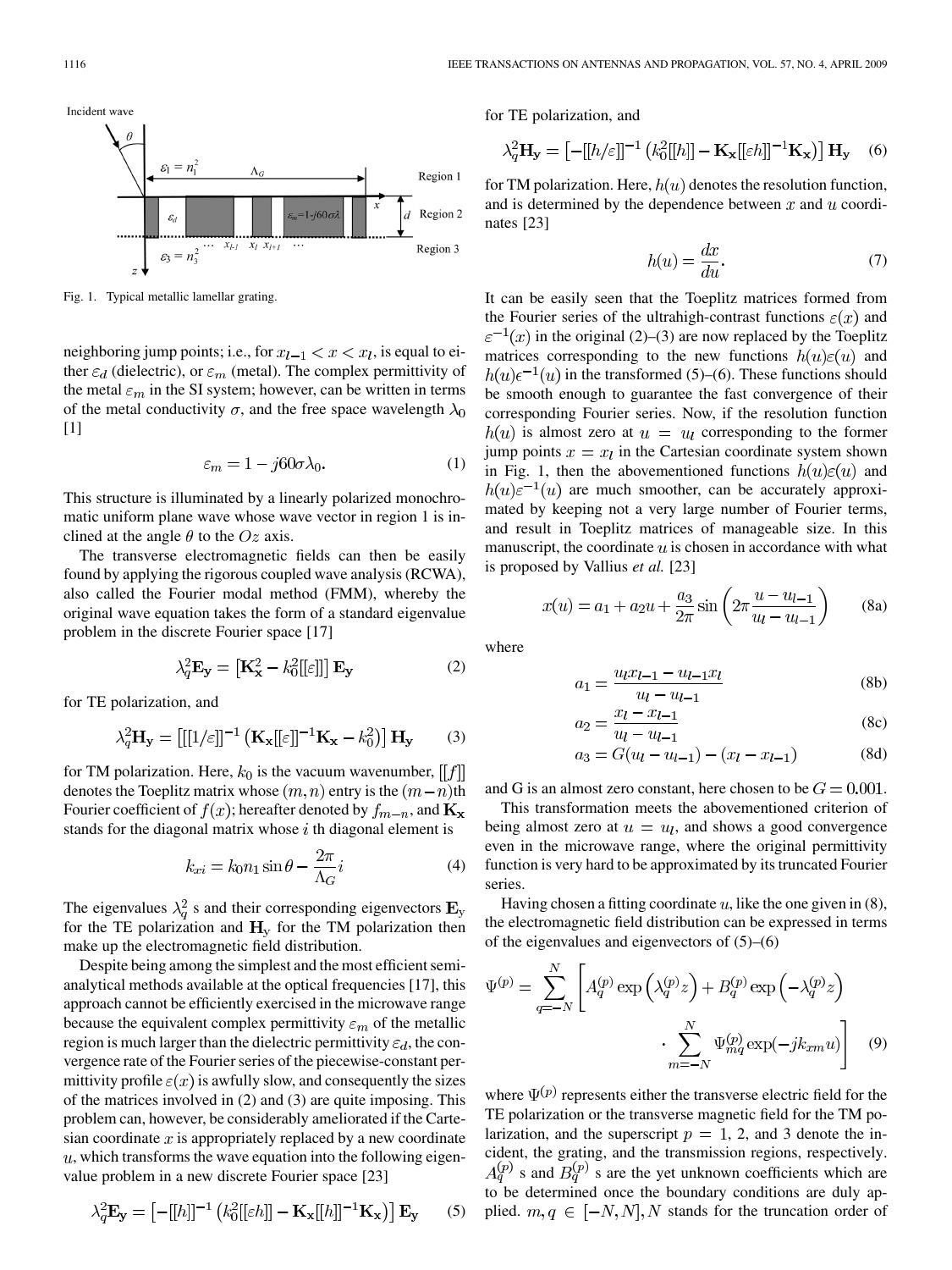the Fourier series,  $\lambda_q^{(p)}$  and  $\Psi_{mq}^{(p)}$  are the square root of the q th eigenvalue, and the  $m$  th component of the  $q$  th eigenvector in the standard eigenvalue problem given in (5) for the TE polarization and in (6) for the TM polarization, respectively. Furthermore, the  $\lambda_q^{(p)}$  s are chosen in such a way that

$$
\operatorname{Re}\left(\lambda_q^{(p)}\right) + \operatorname{Im}\left(\lambda_q^{(p)}\right) < 0. \tag{10}
$$

## III. STABLE IMPLEMENTATION OF THE BOUNDARY CONDITIONS

To find the yet unknown coefficients  $A_q^{(p)}$  and  $B_q^{(p)}$ , the transverse electromagnetic fields of the grating region should be matched to those of the incident and transmission regions. This can be accomplished in two different ways.

One simple strategy is that the transverse electromagnetic field within the grating, i.e.,  $\Psi^{(2)}$ , is first transformed back to the original Cartesian coordinate system  $(x, y, z)$ , and then gets matched to the Rayleigh expansion without the grating region [23]. In the first step, the electromagnetic field distribution, which in its current form is expressed as a Floquet's harmonic expansion in the  $u$  space, ought to be written as a Floquet's harmonic expansion in the  $x$  space. To this end, the term  $\exp(-jk_{xm}u)$  in (9) should be projected on the Fourier basis in the  $x$  space. This can be easily performed by using the transformation matrix  $[T_{ux}]$  whose  $(p, m)$  entry reads as [23]

$$
[\mathbf{T}_{ux}]_{pm} = \frac{1}{\Lambda_G} \int_0^{\Lambda_G} h(u) \exp[j(k_{xp}x(u) - k_{xm}u)] du
$$
 (11)

and can be very efficiently calculated by using the fast Fourier transform of  $h(u) \exp[j(k_{xp}x(u) - k_{x0}u)].$ 

By multiplying the transformation matrix  $[T_{ux}]$  with the eigenmatrix including the eigenvectors of the standard eigenvalue problem given in  $(5)$ – $(6)$  for the  $(u, y, z)$  coordinate system, the eigenmatrix containing the desired set of eigenvectors in the original Cartesian system  $(x, y, z)$  can be straightforwardly obtained

$$
\Psi_x^{(2)} = [\mathbf{T}_{ux}] \Psi^{(2)} \tag{12}
$$

where  $\Psi^{(2)}$  denotes the eigenmatrix whose  $(m, q)$  entry is the  $m$  th component of the  $q$ th eigenvector in the transformed coordinate system,  $\Psi_{\text{mq}}^{(p)}$ , and the  $\Psi_x^{(2)}$  represents the same eigenmatrix in the original Cartesian coordinates. The subscript  $x$  shows that the expression is given in the coordinate system  $(x, y, z)$ .

Once the  $\Psi_x^{(2)}$  matrix is calculated, the Floquet's harmonic expansion of the electromagnetic field distribution within the grating region can be obtained without solving the standard eigenvalue problem in the Cartesian coordinate system  $(x, y, z)$ given in  $(2)$ – $(3)$ . This is very important because Toeplitz matrices that appear in the original eigenvalue problem are formed of the slowly-convergent Fourier coefficients of discontinuous profiles with sharp contrasts. It is therefore impossible to extract the eigenvectors directly in the Cartesian coordinates.

In the next step, the electromagnetic field distribution within the grating region is to be matched with the Rayleigh expansion without the grating region. Since the refractive indexes of the regions 1 and 3 are homogeneous, the Rayleigh expansion reads as

$$
\Psi_x^{(1)} = \exp(-j(k_{z10}z + k_{x0}x)) + \sum_{i=-N}^{N} R_i \exp(j(k_{z1i}z - k_{xi}x))
$$
 (13)

in region 1, and

$$
\Psi_x^{(3)} = \sum_{i=-N}^{N} T_i \exp(-j(k_{z3i}(z-d) + k_{xi}x))
$$
 (14)

in region 3. Here, the  $R_i$ s and  $T_i$ s denote reflected and transmitted orders, respectively, and

$$
k_{zli} = \sqrt{k_0^2 n_l^2 - k_{xi}^2}, \quad l = 1, 3. \tag{15}
$$

Now that all field expressions are available in the original Cartesian coordinates, an unconditionally stable recursive matrix algorithm, e.g., the scattering matrix algorithm, can be applied to find all diffraction efficiencies [24]. In this fashion, solving the eigenvalue problem in the homogeneous regions 1 and 3 is avoided, and the reflection and transmission orders are straightforwardly obtained. This method can be easily extended to analyze multilayer structures, where one should first find the eigenmatrix of every modulated layer in a similar fashion, and then apply the conventional scattering matrix propagation algorithm to extract the diffracted orders. It should be however noticed that, despite all the benefits this strategy offers, the transformation matrix  $[T_{ux}]$  is ill-conditioned and incurs numerical instability if inverted during the calculation. Unfortunately, every unconditionally stable recursive matrix algorithm including the scattering matrix method requires the inversion of the  $\Psi_x^{(2)}$  matrix [24], and therefore of the transformation matrix  $[T_{ux}]$ . This approach is then seriously liable to numerical instabilities particularly in the microwave range, where the truncation order is presumably large. This point is clearly demonstrated in Section IV, where the condition number of the transformation matrix is plotted versus the truncation order  $N$ . The observed instabilities are thus due to the ill-conditioned nature of the transformation matrix and have nothing to do with the conventional instabilities of the standard RCWA, which are conventionally associated with the presence of both growing and decaying waves, and which can be avoided by using the seemingly stable recursive matrix algorithms, e.g., scattering matrix.

The other possible strategy is that the continuity condition of the tangential electromagnetic fields at each interface is directly applied at the transformed coordinate system  $(u, y, z)$ , the reflection and transmission coefficients are found, and the obtained results are then brought back to the original Cartesian coordinate system  $(x, y, z)$ . Although the eigenvalue problem should be solved in all three regions, the unconditional stability of this method is guaranteed as the ill-conditioned transformation matrix is not to be inversed.

It is however worth noticing that in contrast to the optical case where the former method is unlikely to become unstable and is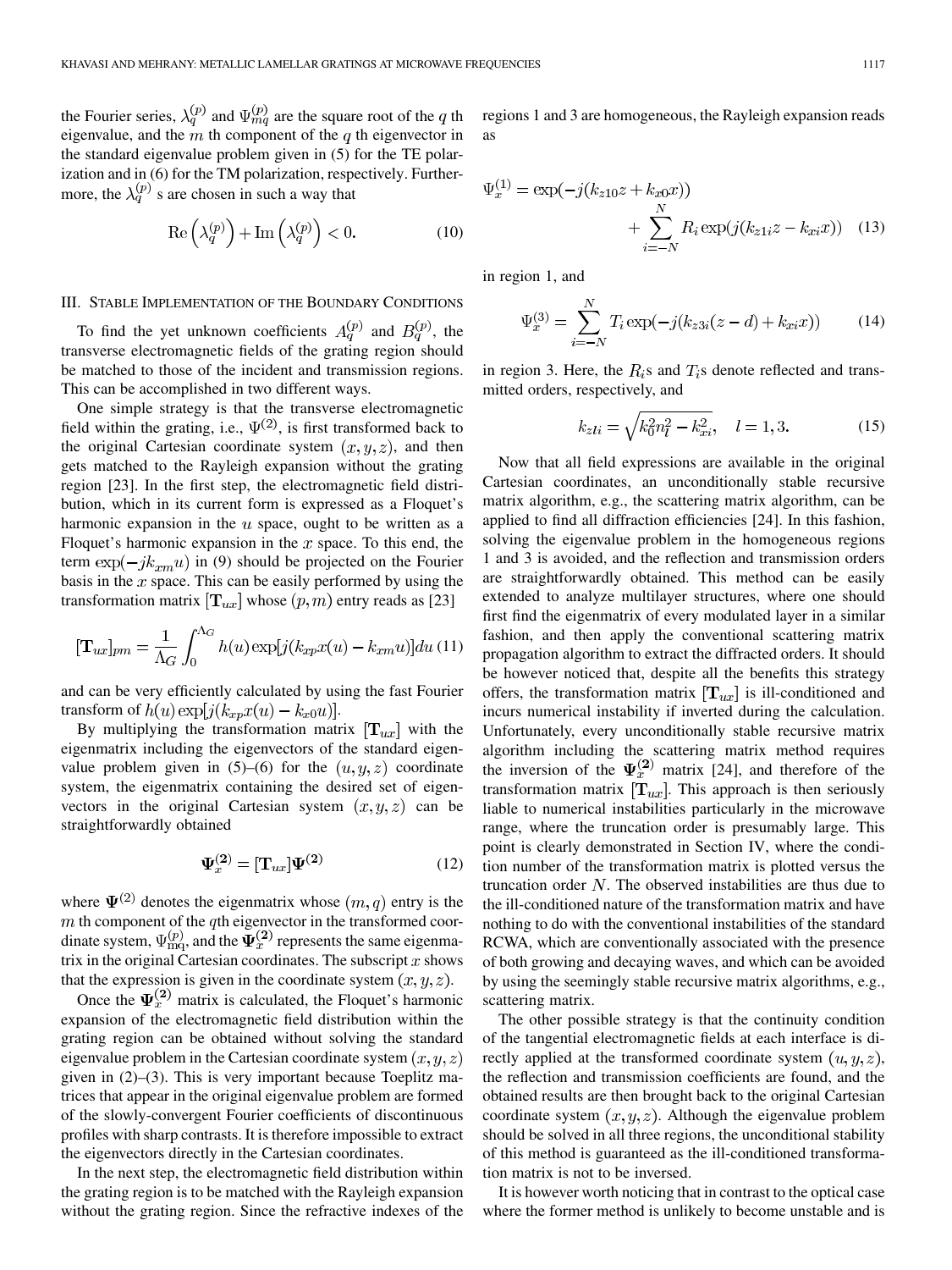therefore preferred, the latter approach should be inevitably followed here in the microwave range, where the truncation order is large enough to cause unwanted instabilities. Thus, the second approach is adopted and the S-matrix algorithm is applied directly in the transformed coordinate system  $(u, y, z)$ , where the layer  $s$  matrix reads as,

$$
\tilde{s}^{(p)} = \begin{bmatrix} \mathbf{I} & \mathbf{0} \\ \mathbf{0} & \boldsymbol{\varphi}^{(p)} \end{bmatrix} \begin{bmatrix} \boldsymbol{\Psi}^{(p+1)} & -\boldsymbol{\Psi}^{(p)} \\ \mathbf{Q}^{(p+1)} & \mathbf{Q}^{(p)} \end{bmatrix}^{-1} \times \begin{bmatrix} \boldsymbol{\Psi}^{(p)} & -\boldsymbol{\Psi}^{(p+1)} \\ \mathbf{Q}^{(p)} & \mathbf{Q}^{(p+1)} \end{bmatrix} \cdot \begin{bmatrix} \boldsymbol{\varphi}^{(p)} & \mathbf{0} \\ \mathbf{0} & \mathbf{I} \end{bmatrix}
$$
(16)

Here, **I** is the identity matrix,  $\varphi^{(2)}$  is a diagonal matrix whose diagonal elements are  $\exp(\lambda_q^{(2)}d), \varphi^{(1)}$  and  $\varphi^{(3)}$  are both the identity matrix, the  $\Psi^{(p)}$  matrix includes the  $\Psi^{(p)}_{mq}$ 's, and

$$
\mathbf{Q}^{(p)} = \mathbf{\Psi}^{(p)} \boldsymbol{\lambda}^{(p)} \tag{17}
$$

for TE polarization, and

$$
\mathbf{Q}^{(p)} = [[1/\varepsilon(u)]]\mathbf{\Psi}^{(p)}\mathbf{\lambda}^{(p)} \tag{18}
$$

for TM polarization. In these expressions,  $\lambda^{(p)}$  is a diagonal matrix whose diagonal elements are  $\lambda_q^{(p)}$ .

At this point, the S-matrix can be recursively obtained in terms of the abovementioned layer  $s$  matrix [24]. For evaluating the yet unknown  $A_q^{(3)}$  and  $B_q^{(1)}$ ; however, only two elements of the S-matrix, viz.  $S_{11}$  and  $S_{21}$ , are needed

$$
S_{11} = \tilde{s}_{11}^{(2)} \left( \mathbf{I} - \tilde{s}_{12}^{(1)} \tilde{s}_{21}^{(2)} \right)^{-1} \tilde{s}_{11}^{(1)} \tag{19}
$$

$$
S_{21} = \tilde{s}_{21}^{(1)} + \tilde{s}_{22}^{(1)} \tilde{s}_{21}^{(2)} \left( \mathbf{I} - \tilde{s}_{12}^{(1)} \tilde{s}_{21}^{(2)} \right)^{-1} \tilde{s}_{11}^{(1)} \tag{20}
$$

and the transmitted and reflected orders in the transformed coordinate system  $(u, y, z)$  can be written as

$$
\mathbf{A}^{(3)} = S_{11}\mathbf{A}^{(1)} \tag{21}
$$

$$
\mathbf{B}^{(1)} = S_{21}\mathbf{A}^{(1)} \tag{22}
$$

where  $\mathbf{A}^{(1)}$ ,  $\mathbf{A}^{(3)}$ , and  $\mathbf{B}^{(1)}$  vectors include the incident orders , the transmitted orders  $A_q^{(3)}$ , and the reflected orders  $B_q^{(1)}$ , respectively.

In contrast to the sought-after  $\mathbf{A}^{(3)}$  and  $\mathbf{B}^{(1)}$  vectors,  $\mathbf{A}^{(1)}$  is the incident wave in the transformed coordinate system  $(u, y, z)$ and has only one nonzero element  $A_r^{(1)} = 1$ . The index of the only nonzero element of this vector,  $r$ , is the same as that of the eigenvalue which is closest to the  $z$  component of the incident wave-vector,  $-jk_{z10} = -jk_0n_1 \cos\theta$ . To fully determine the  $A^{(1)}$  vector, i.e., to extract the index r, the eigenvalue  $\lambda_r^{(1)} \approx -jk_0 n_1 \cos \theta$  is to be spotted. However, in the particular case when  $k_{z1i} = k_{z10}$  for  $i \neq 0$ , there would be two identical eigenvalues both very close to the tagged value  $-i k_0 n_1 \cos \theta$ , and consequently the correct index of the nonzero element,  $r$ , cannot be so easily determined. To overcome this difficulty, the incident angle should be slightly changed to violate the  $k_{z1i} = k_{z10}$  condition. The correct index r can then be extracted at the slightly changed incident angle. Once the nonzero element of the  $\mathbf{A}^{(1)}$  vector,  $A_r^{(1)} = 1$ , is found, the reflection and transmission coefficients in the  $(u, y, z)$  coordinate system, i.e.,  $A_q^{(3)}$  and  $B_q^{(1)}$ , can be easily determined in terms of the  $S_{11}$  and  $S_{21}$  elements of the S-matrix.

The reflection and transmission orders in the original Cartesian coordinates,  $R_i$  and  $T_i$ , can then be calculated by back transformation of the  $A^{(3)}$  and  $B^{(1)}$  vectors. This can be achieved by following a procedure very much like the one used to transform the electromagnetic field distribution within the grating region in the  $(u, y, z)$  coordinate system,  $\Psi^{(2)}$ , back to the original Cartesian coordinate system,  $\Psi_x^{(2)}$ 

$$
[T_i] = [\mathbf{T}_{ux}] \mathbf{\Psi}^{(3)} \mathbf{A}^{(3)} \tag{23}
$$

$$
[R_i] = \left[\mathbf{T}_{ux}\right] \mathbf{\Psi}^{(1)} \mathbf{B}^{(1)} \tag{24}
$$

The desired diffraction efficiencies can then be calculated by using the Poynting theorem

$$
DE_{1i} = Re\left(\frac{k_{z1i}}{k_{z10}}\right) |R_i|^2
$$
 (25)

for the diffracted orders in region 1, and

$$
DE_{3i} = C \operatorname{Re}\left(\frac{k_{z3i}}{k_{z10}}\right) |T_i|^2 \tag{26}
$$

for the diffracted orders in region 3. Here,  $C$  is a polarization dependent factor which is either 1 for the TE or  $(\epsilon_1/\epsilon_3)^2$  for the TM polarization.

As already mentioned, the latter strategy of applying the boundary conditions at the transformed coordinate system is unconditionally stable as it does not involve the inverse of the ill-conditioned  $[T_{ux}]$  matrix. It should be however noticed that the unconditional stability of this approach is not necessarily held in multilayer structures with different sections each having their own jump points and compositions. In such cases, every modulated layer has its own profile and calls for its own resolution function  $h(u)$ . It will be therefore impossible to apply all the boundary conditions in one specific coordinate system and one has to invert ill-conditioned transformation matrices to apply the continuity condition of transverse electromagnetic field distribution at each interface. Nevertheless, if a multi-section structure with only a small number of sections is to be considered, then a single coordinate transformation can be found in such a way that a good spatial resolution be simultaneously guaranteed around the discontinuities and jump points of all sections. Naturally, the parametric representation in such a coordinate system has several transition points, i.e.,  $u_i$ 's, corresponding to all the jump points present in every section of the structure. The presence of too many transition points in a multi-section structure with not a small number of sections therefore rein in the convergence rate, and makes the proposed approach somewhat unpractical.

#### IV. NUMERICAL EXAMPLES

As the first numerical example to demonstrate the efficiency and stability of the proposed method, a simple metallic lamellar grating is considered. The grating parameters in accordance with Fig. 1 read as follows:  $\varepsilon_1 = \varepsilon_3 = \varepsilon_d = 1, \theta = 30^\circ, \lambda = \Lambda_G = d = 1$  (cm), and  $\sigma = 1.45 \times 10^5$  (S/cm) for  $x_0 < x < x_1 = 0.3$   $\Lambda_G$ . In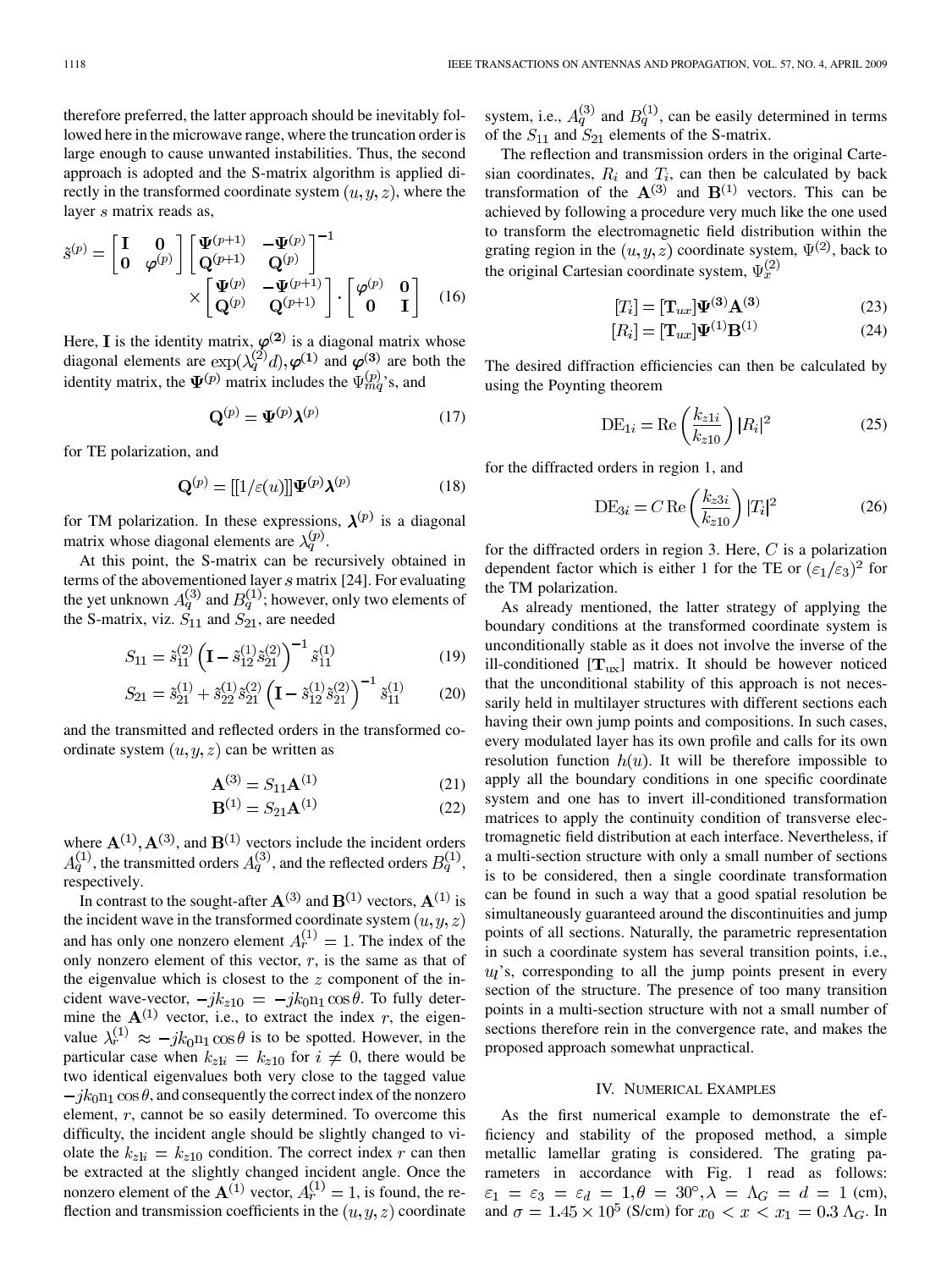

Fig. 2. Electromagnetic reflectance of a simple metallic lamellar grating versus the truncation order  $N$  calculated by using the proposed method (solid line) and the optical approach of applying the boundary conditions at the original Cartesian coordinates: (a) for TE polarization and (b) for TM polarization.

Fig. 2, the overall reflectance of the structure for both major polarizations is plotted versus the truncation order  $N$ . First, the proposed unconditionally stable strategy is followed and the obtained numerical results are depicted by solid line. Thanks to the technique of adaptive spatial resolution, a very good convergence rate is observed. Second, the more straightforward approach of applying the boundary conditions in the original Cartesian coordinates [23] is followed, and the unstable numerical results are plotted by dashed line. The incurred instability is further examined in Fig. 3, where the condition number of the transformation matrix is plotted versus the truncation order . This latter figure clearly validates the arguments presented in the previous section.

As another example, the same metallic lamellar grating is reinvestigated this time in the infrared regime at the free space wavelength of  $\lambda = 1.3875 \mu$ m. The metallic region is made of silver whose permittivity is  $\varepsilon_m = (0.1 - j8.94)^2$ , the incoming TM polarized wave is incident at  $\theta = 30^{\circ}$ , and  $\Lambda_G = d = \lambda$ . The geometrical shape of the grating is the same as before. Inasmuch as the contrast between metallic and dielectric permittivites in the infrared regime is not as high as in the microwave range, the conventional RCWA is still applicable. The results obtained by following each of the two strategies discussed in Section III are then compared against those obtained by using the conventional RCWA with the correct Fourier factorization



Fig. 3. Condition number of the transformation matrix,  $[\mathbf{T}_{ux}]$ , versus the truncation order  $N$ .



Fig. 4. Reflection of a simple metallic lamellar grating versus truncation order in the infrared regime calculated by using the conventional RCWA (dashed line), the proposed adaptive spatial resolution technique (solid line), and the optical approach of applying the boundary conditions at the original Cartesian coordinates (dotted line).

method [17]. This is shown in Fig. 4, where the overall reflectance of the structure is calculated by applying the unconditionally stable ASR technique (solid line), the conventional RCWA with the correct Fourier factorization (dashed line), and the conditionally stable ASR technique (dotted line). This figure shows that the transformation of the coordinate system can considerably improve the convergence rate of the solution. It should be however noticed that applying the boundary conditions at the original Cartesian coordinates incur numerical instability for truncation orders  $N > 40$ . This numerical instability is attributed to the large condition number of the transformation matrix already plotted in Fig. 3. Fortunately, the numerical convergence is achieved for truncation orders  $N > 20$ , and in contrast to the first example, the more simple strategy of applying boundary conditions in the original Cartesian coordinate system is working for  $20 < N < 40$ .

Finally, a compound metallic grating with extremely narrow slits is investigated. This structure is schematically shown in Fig. 5, and is composed of three stacks of aluminum ( $\sigma$  =  $1.45 \times 10^5$  S/cm) each separated by narrow air slits  $(\varepsilon_{air} = 1)$ .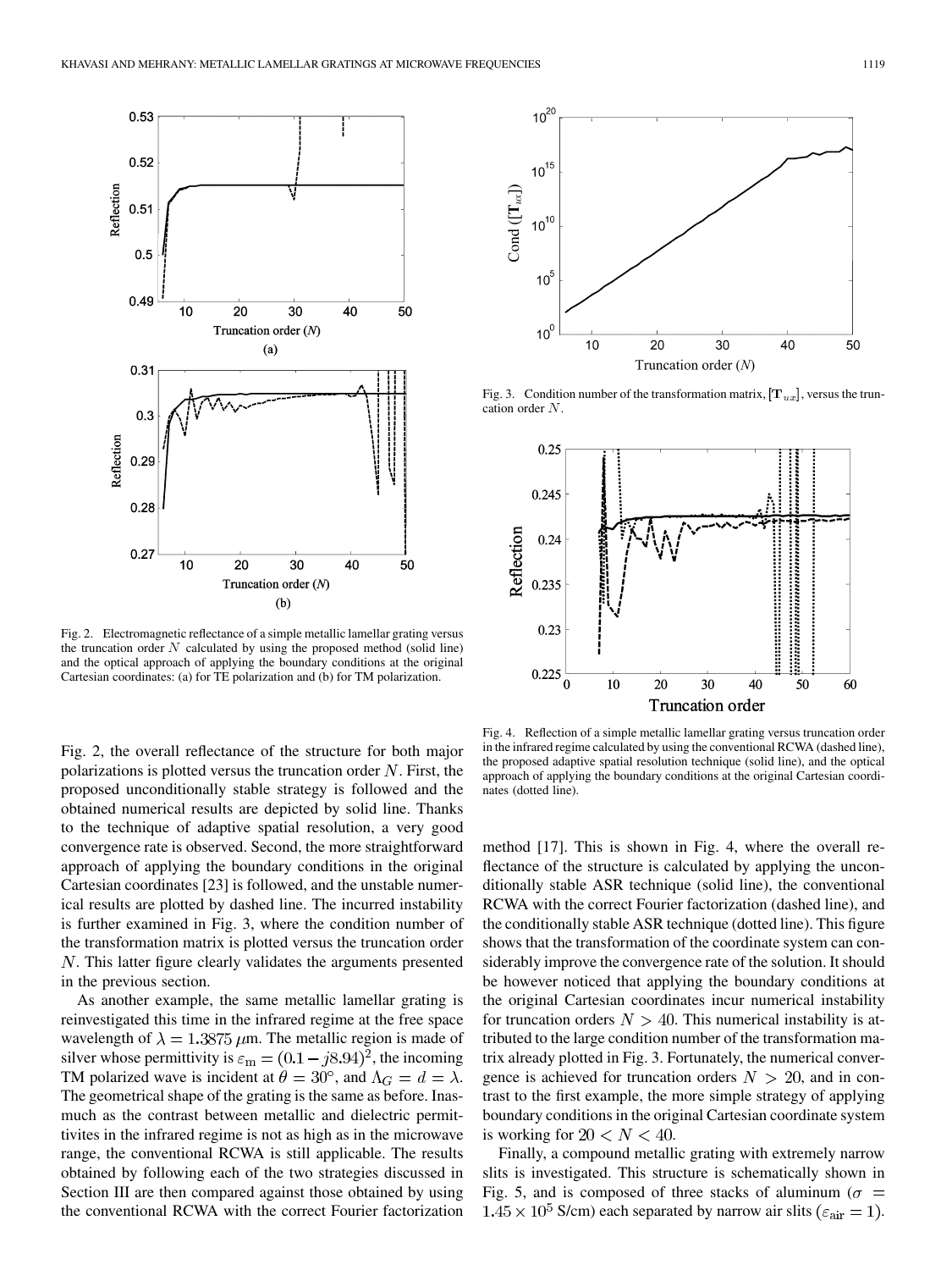

Fig. 5. Compound metallic grating with three narrow slits in each unit cell.



Fig. 6. Zeroth-order transmitted diffraction efficiency of the compound metallic grating illustrated in Fig. 4:  $\Lambda_G$  = 10 mm,  $d$  = 19.8 mm,  $b = 2a = 0.5$  mm and  $c = 3$  mm, calculated by propose method (solid line). The experimental results as reported in [15] are also presented by circles.

The geometrical parameters in accordance with Fig. 5 then read as:  $\Lambda_G = 10$  mm,  $d = 19.8$  mm,  $b = 2a = 0.5$  mm, and  $c = 3$  mm. It is assumed that the structure is illuminated by a normally incident TM polarized wave. The zeroth-order transmitted diffraction efficiency,  $DE_{30}$ , is then plotted versus frequency in Fig. 6. The obtained results calculated by keeping  $(2N + 1 = 201)$  Fourier terms (solid line) show a very good agreement with the experimental data as reported in [15] (circles). Despite the facts that there are six jump points within each unit cell, that the air slits are quite narrow, and that the structure supports TM polarized resonant anomalies, the proposed Fourier based technique is much faster than the brute force fully numerical techniques, e.g., the FEM or the FDTD. It can provide accurate and stable results very much suitable for studying the role of different grating parameters in controlling diffraction properties of such challenging structures. For instance, the effect of  $c$ , i.e., width of the aluminum regions, on shifting the absorption spectrum of the same structure is demonstrated in Fig. 7, where the total absorption of the structure with  $c = 1, 2$ , and 3 mm is plotted versus frequency. This figure clearly demonstrates that the frequency of the maximum absorption can be controlled by changing  $c$ .

# V. CONCLUSION

Numerical analysis of the metallic lamellar gratings at microwave frequencies has been thus far believed to be out of reach of the Fourier modal methods. Thanks to the adaptive spatial



Fig. 7. Absorption spectrum of the same compound grating with  $c = 1$  mm (dotted line), 2(dashed line) and 3 mm (solid line).

resolution technique already proposed in the optical regime, the fast and efficient Fourier based technique is now accessible even at microwave frequencies, where the permittivity profile of the structure is ultrahigh-contrast and cannot be accurately approximated by using truncated Fourier series. In contrast to the optical regime; however, the appropriate boundary conditions cannot be straightforwardly applied here at microwave frequencies. It is therefore necessary to follow the proposed matrix-based algorithm, which does not need the inversion of the ill-conditioned transformation matrix. This work opens new hopes for fast and efficient modeling of enhanced microwave transmission through metallic gratings with narrow slits.

### **REFERENCES**

- [1] S. T. Peng and C. M. Shiao, "Scattering of plane waves by metallic gratings," *IEEE MTT-S Dig.*, pp. 879–882, 1994.
- [2] R. C. Hall, R. Mittra, and K. M. Mitzner, "Scattering from finite thickness resistive strip," *IEEE Trans. Antennas Propag.*, vol. 36, no. 4, pp. 504–510, Apr. 1988.
- [3] R. C. Hall and R. Mittra, "Scattering from a periodic array of resistive strips," *IEEE Trans. Antennas Propag.*, vol. 33, no. 9, pp. 1009–1011, Sep. 1985.
- [4] D. Fan, "A new approach to diffraction problem of conductor grids, part I parallel-polarized incident plane waves," *IEEE Trans. Antennas Propag.*, vol. 37, no. 1, pp. 84–88, Jan. 1989.
- [5] D. Fan, "A new approach to diffraction problem of conductor grids, part I prependicular-polarized incident plane waves," *IEEE Trans. Antennas Propag.*, vol. 37, no. 1, pp. 89–93, Jan. 1989.
- [6] K. Uchida, T. Noda, and T. Matsunaga, "Electromagnetic wave scattering by an infinite plane metallic grating in case of oblique incidence and arbitrary polarization," *IEEE Trans. Antennas Propag.*, vol. 36, no. 3, pp. 415–422, Mar. 1988.
- [7] K. Uchida, T. Noda, and T. Matsunaga, "Spectral domain analysis of electromagnetic wave scattering by an infinite plane metallic grating," *IEEE Trans. Antennas Propag.*, vol. 35, no. 1, pp. 46–52, Jan. 1987.
- [8] G. Granet and B. Guizal, "Analysis of strip gratings using a parametric modal method by Fourier expansions," *Opt. Commun.*, vol. 255, no. 1, pp. 1–11, 2005.
- [9] T. W. Ebbesen, H. J. Lezec, H. F. Ghaemi, T. Thio, and P. A. Wolff, "Extraordinary optical transmission through sub-wavelength hole arrays," *Nature*, vol. 391, no. 6668, pp. 667–669, Feb. 1998.
- [10] A. P. Hibbins, J. R. Sambles, and C. R. Lawrence, "Grating-coupled surface plasmons at microwave frequencies," *J. Appl. Phys.*, vol. 86, no. 4, pp. 1791–1795, Aug. 1999.
- [11] A. P. Hibbins, J. R. Sambles, and R. C. Lawrence, "The coupling of microwave radiation to surface plasmon polaritons and guided modes via dielectric gratings," *J. Appl. Phys.*, vol. 87, no. 6, pp. 2677–2683, Mar. 2000.